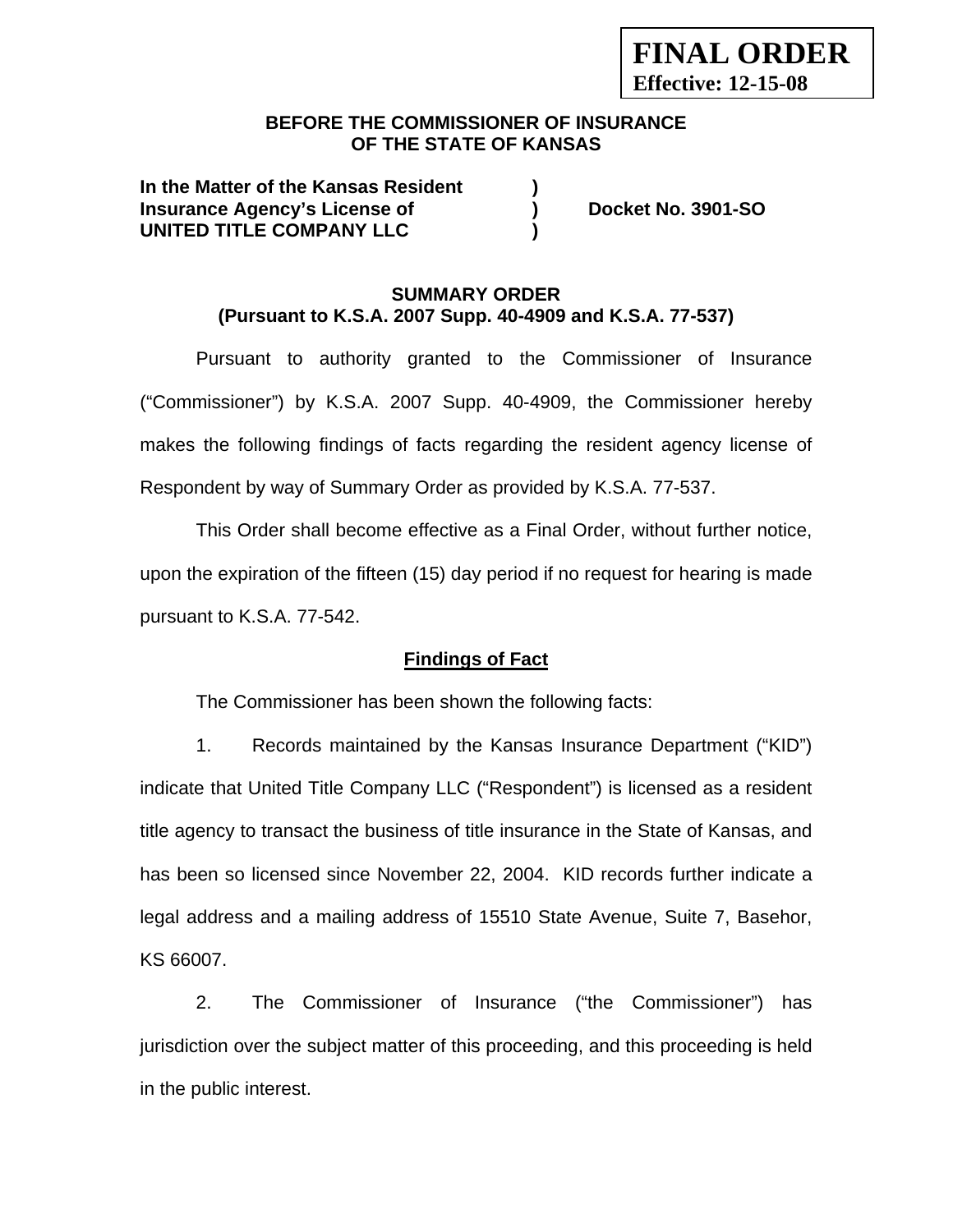3. On or about November 22, 2004, Respondent was issued a Kansas resident agency license.

4. On or before November 22, 2004, Respondent provided to KID a legal and mailing address of 15510 State Avenue, Suite 7, Basehor, KS 66007.

5. On or about November 22, 2004, KID sent Respondent a copy of Kansas Statutes Annotated ("K.S.A.") 40-1137 and other filing requirements to Respondent at the address that was provided by Respondent.

6. KID did not receive a report from Respondent for 2005 through 2007 prior to April 18, 2008.

7. On or about April 14, 2008, KID requested from Respondent a report showing the number of closed title orders written and the percentage of the closed title orders that were from a controlled source for each year that Respondent conducted business in Kansas.

8. On or about April 18, 2008, Respondent provided a report which indicated that 8% of its closed title polices in 2005 originated from First State Bank and Trust and 8% of its closed title polices in 2005 originated from Reece and Nichols Premier Realty.

9. On or about April 18, 2008, Respondent provided a report which indicated that 19% of its closed title polices in 2006 originated from First State Bank and Trust and 5% of its closed title polices in 2006 originated from Reece and Nichols Premier Realty.

10. On or about April 18, 2008, Respondent provided a report which indicated that 21% of its closed title polices in 2007 originated from First State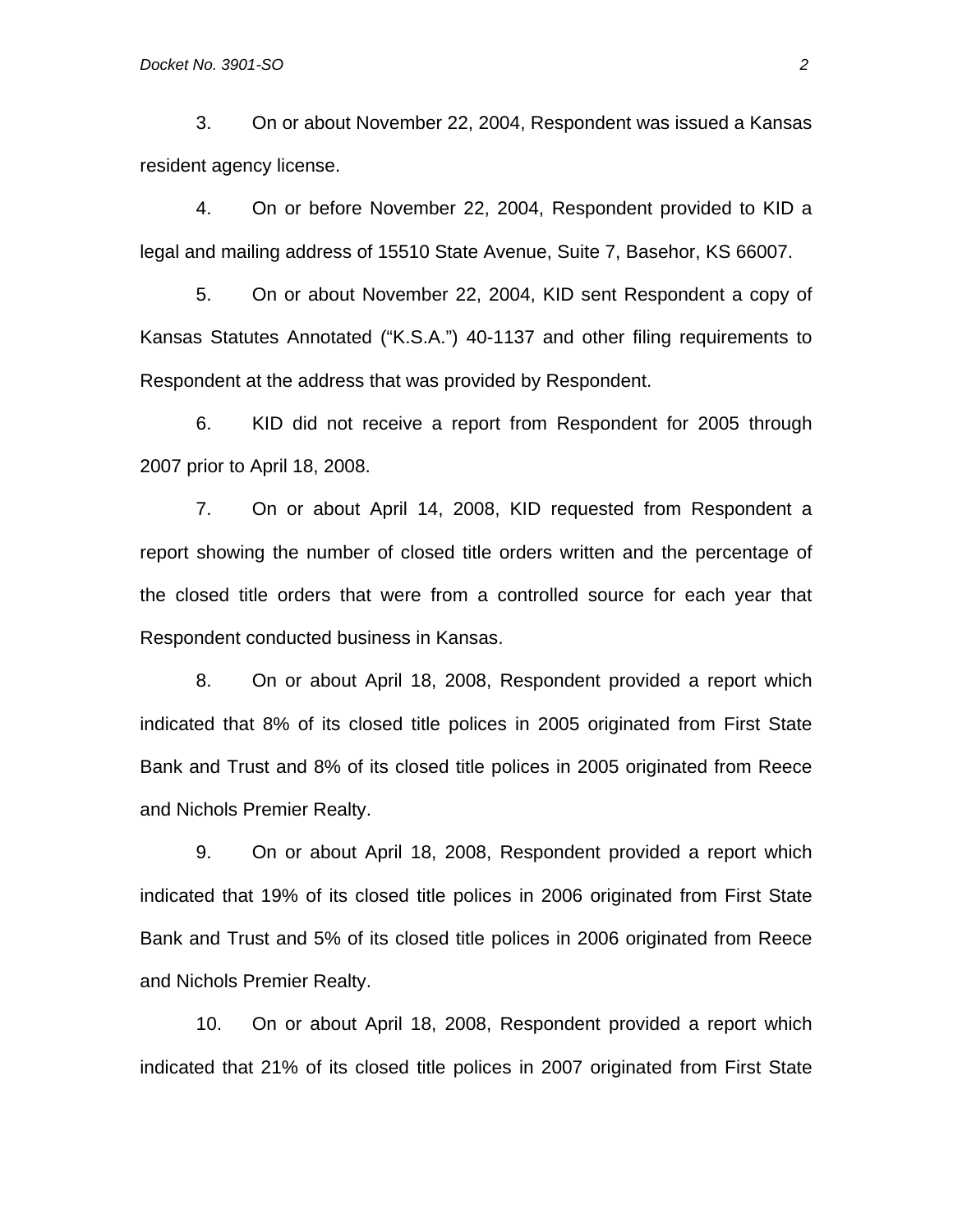Bank and Trust and 4% of its closed title polices in 2007 originated from Reece and Nichols Premier Realty.

### **Applicable Law**

11. Kansas Statutes Annotated ("K.S.A.") 2007 Supp. 40-2404(14)

states, in relevant part:

(e) As used in paragraphs (e) through (i)(7) of this subpart, unless the context otherwise requires:

- (i) "Associate" means any firm, association, organization, partnership, business trust, corporation or other legal entity organized for profit in which a producer of title business is a director, officer or partner thereof, or owner of a financial interest; the spouse or any relative within the second degree by blood or marriage of a producer of title business who is a natural person; any director, officer or employee of a producer of title business or associate; any legal entity that controls, is controlled by, or is under common control with a producer of title business or associate; and any natural person or legal entity with whom a producer of title business or associate has any agreement, arrangement or understanding or pursues any course of conduct, the purpose or effect of which is to evade the provisions of this section.
- (ii) "Financial interest" means any direct or indirect interest, legal or beneficial, where the holder thereof is or will be entitled to 1% or more of the net profits or net worth of the entity in which such interest is held. Notwithstanding the foregoing, an interest of less than 1% or any other type of interest shall constitute a "financial interest" if the primary purpose of the acquisition or retention of that interest is the financial benefit to be obtained as a consequence of that interest from the referral of title business.
- (iii) "Person" means any natural person, partnership, association, cooperative, corporation, trust or other legal entity.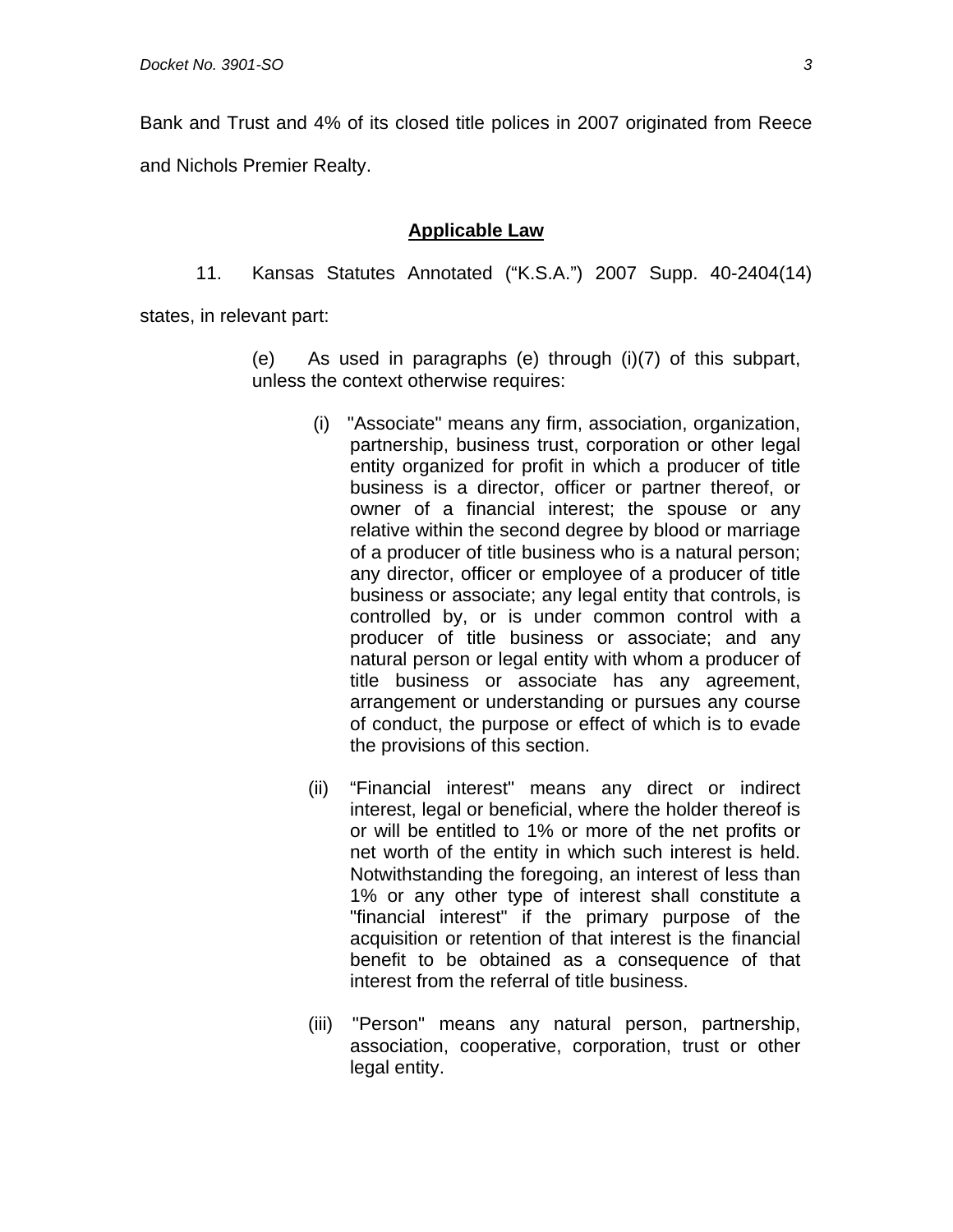- (iv) "Producer of title business" or "producer" means any person, including any officer, director or owner of 5% or more of the equity or capital or both of any person, engaged in this state in the trade, business, occupation or profession of:
	- (A) Buying or selling interests in real property;
	- (B) making loans secured by interests in real property; or
	- (C) acting as broker, agent, representative or attorney for a person who buys or sells any interest in real property or who lends or borrows money with such interest as security.

(f) No title insurer or title agent may accept any order for, issue a title insurance policy to, or provide services to, an applicant if it knows or has reason to believe that the applicant was referred to it by any producer of title business or by any associate of such producer, where the producer, the associate, or both, have a financial interest in the title insurer or title agent to which business is referred unless the producer has disclosed to the buyer, seller and lender the financial interest of the producer of title business or associate referring the title insurance business.

(h) Within 90 days following the end of each business year, as established by the title insurer or title agent, each title insurer or title agent shall file with the department of insurance and any title insurer with which the title agent maintains an underwriting agreement, a report executed by the title insurer's or title agent's chief executive officer or designee, under penalty of perjury, stating the percent of closed title orders originating from controlled business. The failure of a title insurer or title agent to comply with the requirements of this section, at the discretion of the commissioner, shall be grounds for the suspension or revocation of a license or other disciplinary action, with the commissioner able to mitigate any such disciplinary action if the title insurer or title agent is found to be in substantial compliance with competitive behavior as defined by federal housing and urban development statement of policy 1996-2.

12. K.S.A. 2007 Supp. 40-4909 states, in relevant part: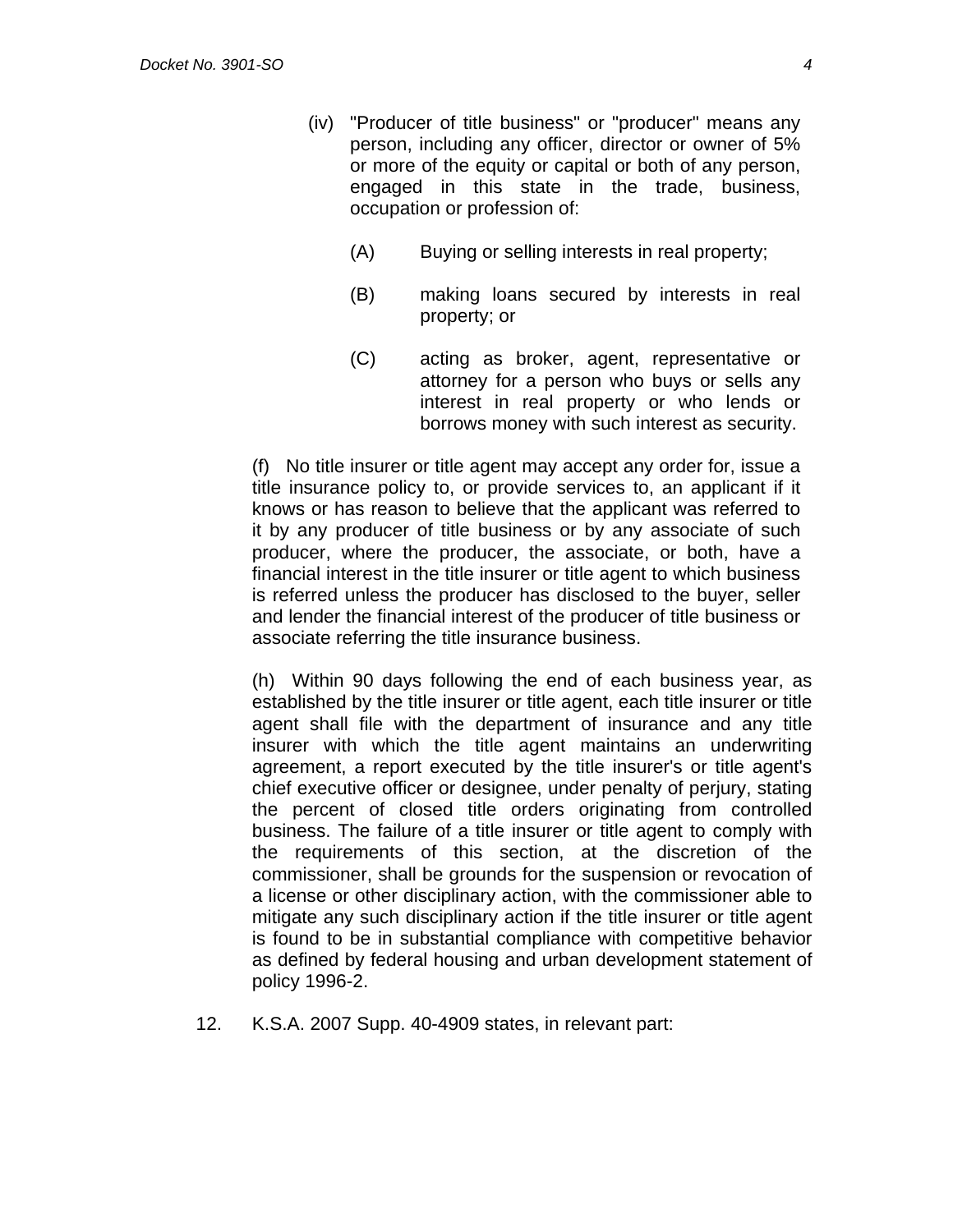- (a) The commissioner may deny, suspend, revoke or refuse renewal of any license issued under this act if the commissioner finds that the applicant or license holder has:
	- (2) Violated:

 Any provision of chapter 40 of the Kansas Statutes Annotated, and amendments thereto, or any rule and regulation promulgated thereunder.

- (7) Admitted to or been found to have committed any insurance unfair trade practice or fraud in violation of K.S.A. 40-2404 and amendments thereto.
- (c) Any action taken under this section which affects any license or imposes any administrative penalty shall be taken only after notice and an opportunity for a hearing conducted in accordance with the provisions of the Kansas administrative procedures act.
- (e) None of the following actions shall deprive the commissioner of any jurisdiction or right to institute or proceed with any disciplinary proceeding against such license, to render a decision suspending, revoking or refusing to renew such license, or to establish and make a record of the facts of any violation of law for any lawful purpose:
	- (1) The imposition of an administrative penalty under this section;
- (f) Whenever the commissioner imposes any administrative penalty or denies, suspends, revokes or refuses renewal of any license pursuant to subsection (a), any costs incurred as a result of conducting an administrative hearing authorized under the provisions of this section shall be assessed against the person who is the subject of the hearing or any business entity represented by such person who is the party to the matters giving rise to the hearing. As used in this subsection, "costs" shall include witness fees, mileage allowances, any costs associated with the reproduction of documents which become a part of the hearing record and the expense of making a record of the hearing.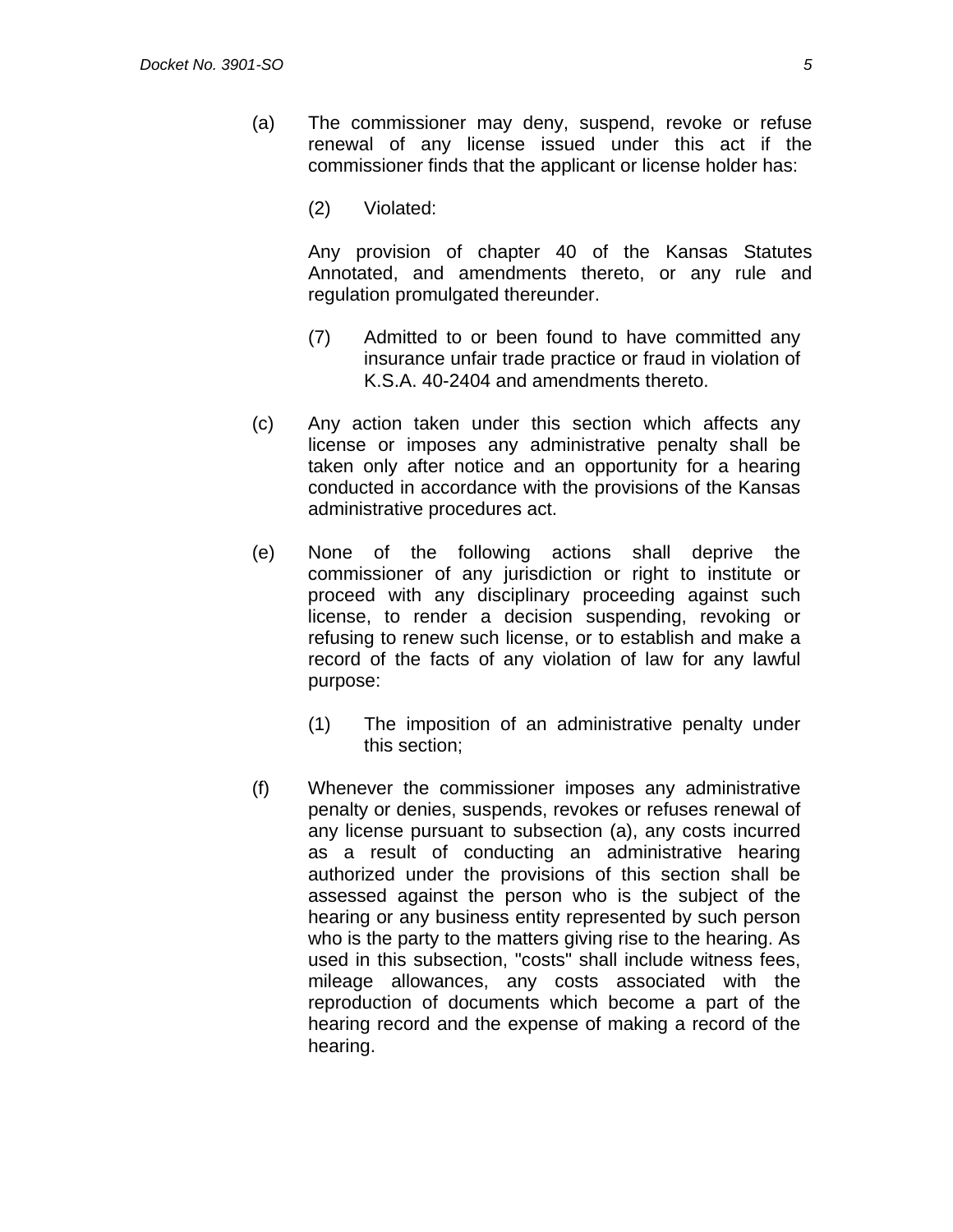- (h) In lieu of taking any action under subsection (a), the commissioner may:
	- (2) issue an order imposing an administrative penalty up to a maximum of \$500 for each violation but not to exceed \$2,500 for the same violation occurring within any six consecutive calendar months from the date of the original violation unless such person knew or should have known that the violative act could give rise to disciplinary action under subsection (a). If such person knew or reasonably should have known the violative act could give rise to any disciplinary proceeding authorized by subsection (a), the commissioner may impose a penalty up to a maximum of \$1,000 for each violation but not to exceed \$5,000 for the same violation occurring within any six consecutive calendar months from the date of the imposition of the original administrative penalty.
- 13. Kansas Administrative Regulation ("K.A.R.") 40-3-52 states, in

relevant part:

- (b) As a part of the report stating the percentage of closed title orders originating from a controlled business arrangement pursuant to K.S.A. 40-2404(14)(h) and amendments thereto, each title insurer or title agent engaged in a controlled business arrangement shall submit the following information to the commissioner:
	- (1) The identity of each producer of title business involved in the controlled business arrangement;
	- (2) the date on which the business year began for the controlled business arrangement;
	- (3) the identity of any federally chartered bank or savings association affiliated with the title insurer, if such an affiliation exists; and
	- (4) the date of the end of the title insurer's or title agency's business year.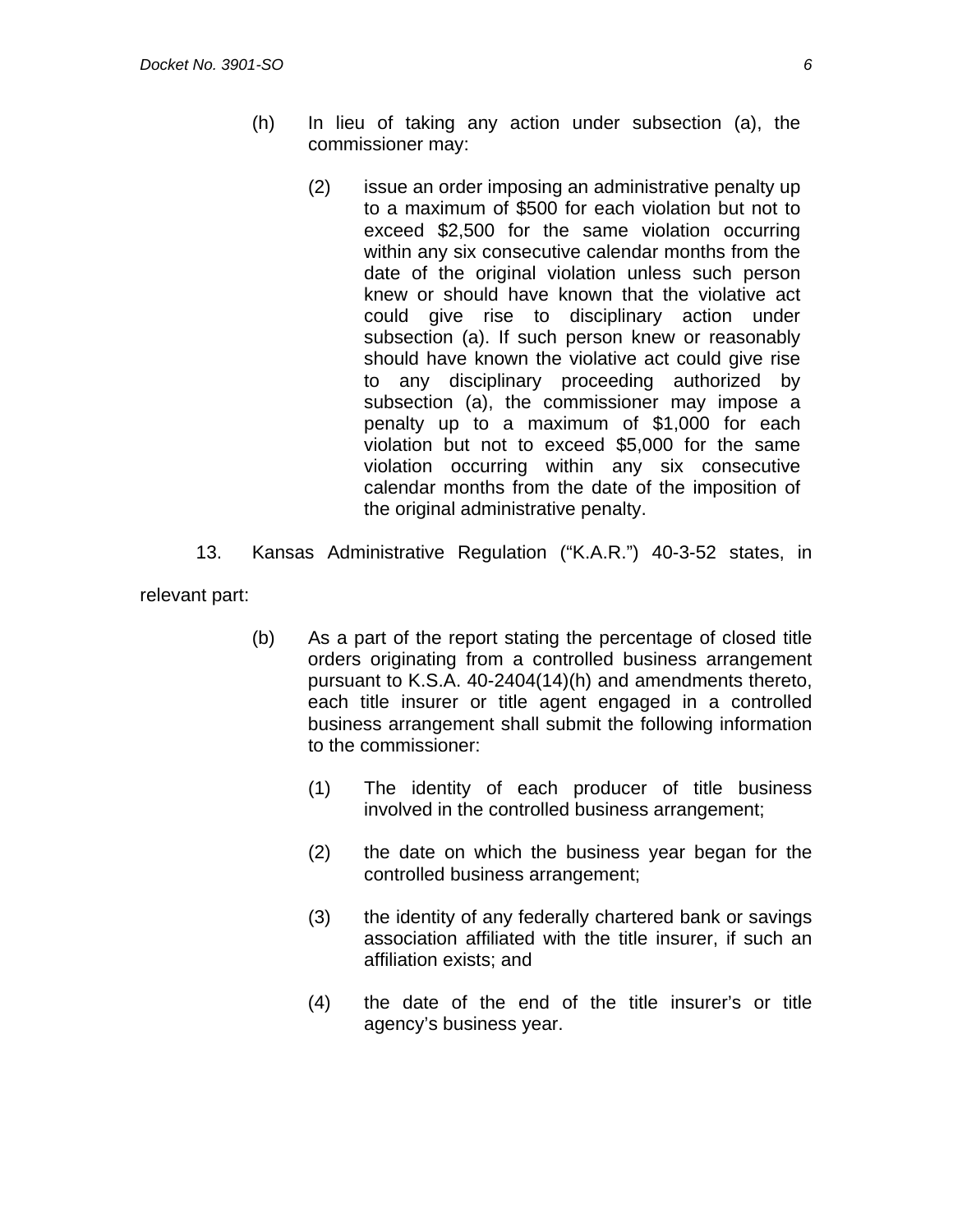(c) Each insurer or title agent required by subsection (b) to file a report shall submit the report to the commissioner pursuant to K.S.A. 40-2404(14)(h) and amendments thereto.

### **Conclusions of Law**

14. The Commissioner has jurisdiction over Respondent as well as the subject matter of this proceeding, and such proceeding is held in the public interest.

15. Based on the facts and circumstances set forth herein, United Title Company engaged in a controlled business arrangement; and United Title Company failed to file in a timely manner a Controlled Business Report for 2005 through 2007 within 90 days following the end of its business year, as established by the title insurer or title agent.

**IT IS THEREFORE ORDERED BY THE COMMISSIONER OF INSURANCE THAT:** 

1. United Title Company LLC shall remit to the Kansas Insurance Department an administrative penalty in the sum of one thousand dollars (\$1,000) for violating K.S.A. 40-2404(14)(h) and K.A.R. 40-3-52.

2. The Commissioner of Insurance retains jurisdiction over this matter to issue any and all further Orders deemed appropriate or to take such further action as necessary to dispose of this matter.

#### **Notice of Right to Hearing or Appeal**

You are entitled to a hearing pursuant to K.S.A. 77-537, the Kansas Administrative Procedure Act. If you desire a hearing, you must file a written request for a hearing with: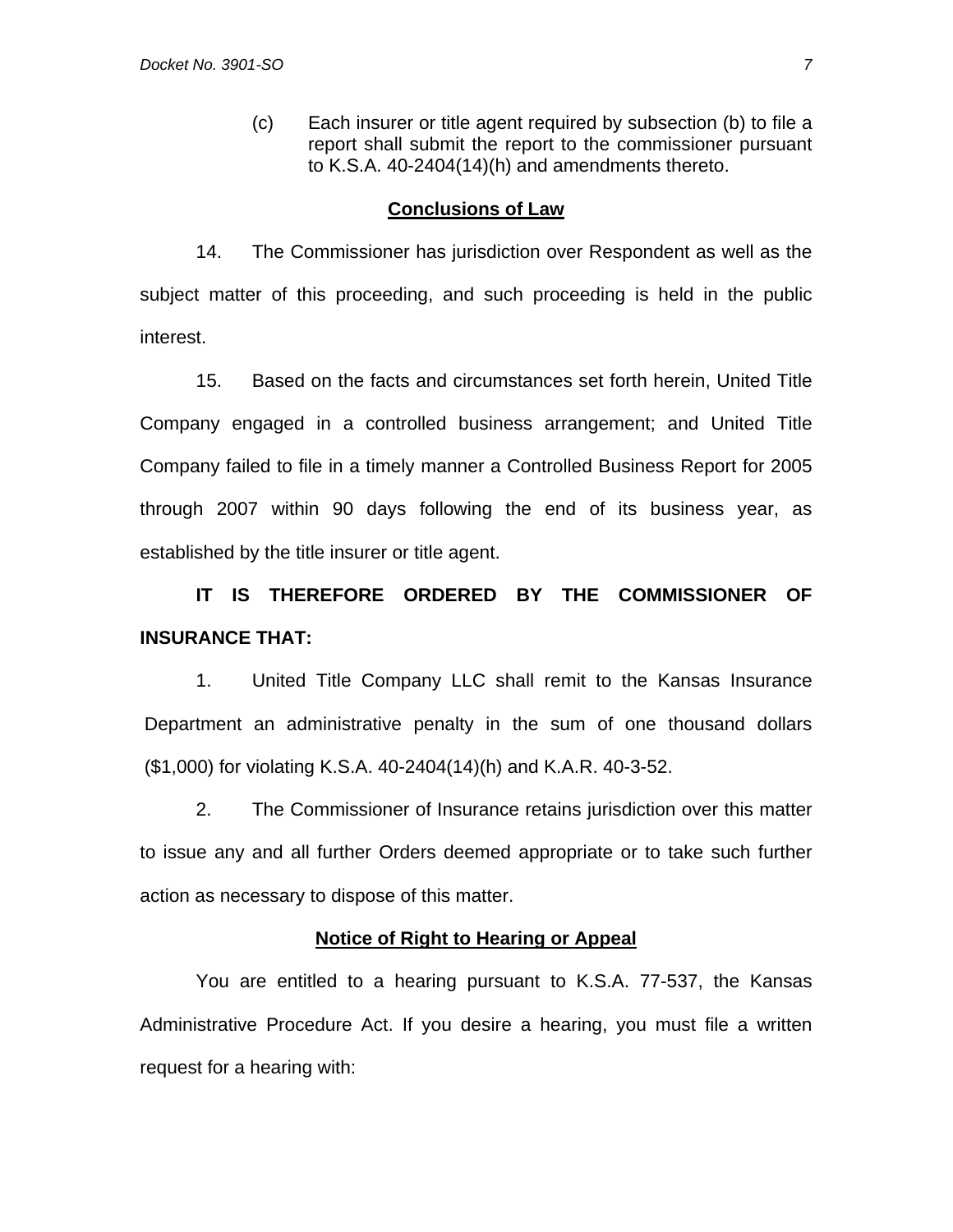John W. Campbell, General Counsel Kansas Insurance Department 420 S.W. 9th Street Topeka, Kansas 66612.

This request must be filed within fifteen (15) days from the date of service of this Order. If you request a hearing, the Kansas Insurance Department will notify you of the time and place of the hearing and information on the procedures, right of representation, and other rights of parties relating to the conduct of the hearing, before commencement of same.

If a hearing is not requested in the time and manner stated above, this Order shall become effective as a Final Order upon the expiration of time for requesting a hearing, pursuant to K.S.A. 77-613. In the event that you file a petition for judicial review, pursuant to K.S.A. 77-613(e), the agency officer to be served on behalf of the Kansas Insurance Department is:

> John W. Campbell, General Counsel Kansas Insurance Department 420 S.W. 9th Street Topeka, Kansas 66612.

**IT IS SO ORDERED THIS \_\_25th\_\_ DAY OF NOVEMBER, 2008, IN THE CITY OF TOPEKA, COUNTY OF SHAWNEE, STATE OF KANSAS.** 



\_/s/ Sandy Praeger\_\_\_\_\_\_\_\_\_\_\_\_\_\_\_\_ Commissioner of Insurance

/s/ John W. Campbell John W. Campbell General Counsel